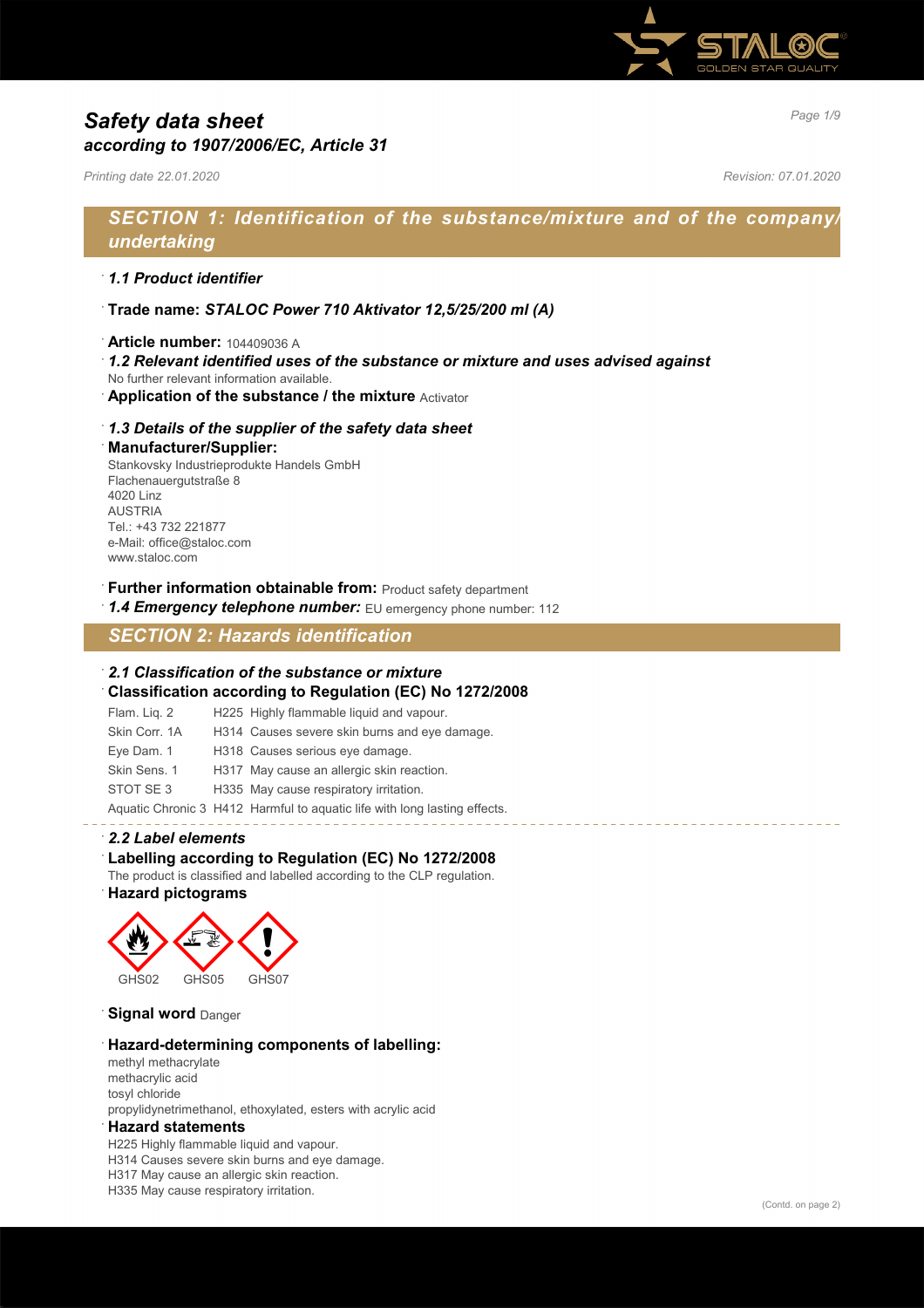

# *Page 2/9 Safety data sheet according to 1907/2006/EC, Article 31*

*Printing date 22.01.2020 Revision: 07.01.2020*

(Contd. of page 1)

## *Trade name: STALOC Power 710 Aktivator 12,5/25/200 ml (A)*

H412 Harmful to aquatic life with long lasting effects.

| <b>Precautionary statements</b> |                                                                                                                               |
|---------------------------------|-------------------------------------------------------------------------------------------------------------------------------|
| P <sub>101</sub>                | If medical advice is needed, have product container or label at hand.                                                         |
| P <sub>102</sub>                | Keep out of reach of children.                                                                                                |
| P <sub>103</sub>                | Read label before use                                                                                                         |
|                                 | P303+P361+P353 IF ON SKIN (or hair): Take off immediately all contaminated clothing. Rinse skin with water [or shower].       |
|                                 | P305+P351+P338 IF IN EYES: Rinse cautiously with water for several minutes. Remove contact lenses, if present and easy to do. |
|                                 | Continue rinsing.                                                                                                             |
| P310                            | Immediately call a POISON CENTER/doctor.                                                                                      |
| P321                            | Specific treatment (see on this label).                                                                                       |
| P362+P364                       | Take off contaminated clothing and wash it before reuse.                                                                      |
| P405                            | Store locked up.                                                                                                              |
| P <sub>501</sub>                | Dispose of contents/container in accordance with local/regional/national/international regulations.                           |
| 0.004                           |                                                                                                                               |

· *2.3 Other hazards*

### · **Results of PBT and vPvB assessment**

· **PBT:** Not applicable.

· **vPvB:** Not applicable.

# *SECTION 3: Composition/information on ingredients*

### · *3.2 Chemical characterisation: Mixtures*

**Description:** Mixture of substances listed below with nonhazardous additions.

| Dangerous components:                                           |                                                                                                                                                                                                                                                                                                                                                                                                                                                |                  |
|-----------------------------------------------------------------|------------------------------------------------------------------------------------------------------------------------------------------------------------------------------------------------------------------------------------------------------------------------------------------------------------------------------------------------------------------------------------------------------------------------------------------------|------------------|
| CAS: 80-62-6<br>EINECS: 201-297-1<br>Index number: 607-035-00-6 | methyl methacrylate<br>Elam. Liq. 2, H225; (1) Skin Irrit. 2, H315; Skin Sens. 1, H317; STOT SE 3, H335                                                                                                                                                                                                                                                                                                                                        | $>25-50%$        |
| CAS: 79-41-4<br>EINECS: 201-204-4<br>Index number: 607-088-00-5 | methacrylic acid<br>Acute Tox. 3, H311; $\Leftrightarrow$ Skin Corr. 1A, H314; $\Leftrightarrow$ Acute Tox. 4, H302; Acute Tox. 4,<br>H <sub>332</sub><br>Specific concentration limit: STOT SE 3; H335: C ≥ 1 %                                                                                                                                                                                                                               | $≥5-≤10%$        |
| CAS: 98-59-9<br>EINECS: 202-684-8                               | tosyl chloride<br>Eye Dam. 1, H318; $\overline{\langle}$ Skin Irrit. 2, H315                                                                                                                                                                                                                                                                                                                                                                   | $\geq 3 - 10\%$  |
| CAS: 80-15-9<br>EINECS: 201-254-7<br>Index number: 617-002-00-8 | $\alpha$ , $\alpha$ -dimethylbenzyl hydroperoxide<br>The Org. Perox. E, H242; The Acute Tox. 3, H331; The TOT RE 2, H373; A Skin Corr. (4) Skin Corr. (5) Acute Tox. 3, H331; Corr. (5) Skin Corr. (6) Acute Tox. 4, H312<br>Specific concentration limits: Skin Corr. 1B; H314: $C \ge 10$ %<br>Skin Irrit. 2; H315: $3\%$ ≤ C < 10 %<br>Eye Dam. 1; H318: $C \ge 3$ %<br>Eye Irrit. 2; H319: 1 % $\leq$ C < 3 %<br>STOT SE 3; H335: C ≥ 10 % | $\geq 1 - 2.5\%$ |
| CAS: 128-37-0<br>EINECS: 204-881-4                              | Butylated hydroxytoluene<br>Aquatic Acute 1, H400; Aquatic Chronic 1, H410                                                                                                                                                                                                                                                                                                                                                                     | $≥0.25 - 5%$     |
|                                                                 | Urethanmethacrylat-Oligomer<br>Skin Irrit. 2, H315; Eye Irrit. 2, H319                                                                                                                                                                                                                                                                                                                                                                         | $\leq 2.5\%$     |
| CAS: 28961-43-5                                                 | propylidynetrimethanol, ethoxylated, esters with acrylic acid<br>◇ Eye Irrit. 2, H319; Skin Sens. 1, H317                                                                                                                                                                                                                                                                                                                                      | $≥0.1 - < 1\%$   |

Additional information: For the wording of the listed hazard phrases refer to section 16.

# *SECTION 4: First aid measures*

· *4.1 Description of first aid measures*

· **General information:** Immediately remove any clothing soiled by the product.

#### · **After inhalation:**

Supply fresh air and to be sure call for a doctor.

In case of unconsciousness place patient stably in side position for transportation.

· **After skin contact:** Immediately wash with water and soap and rinse thoroughly.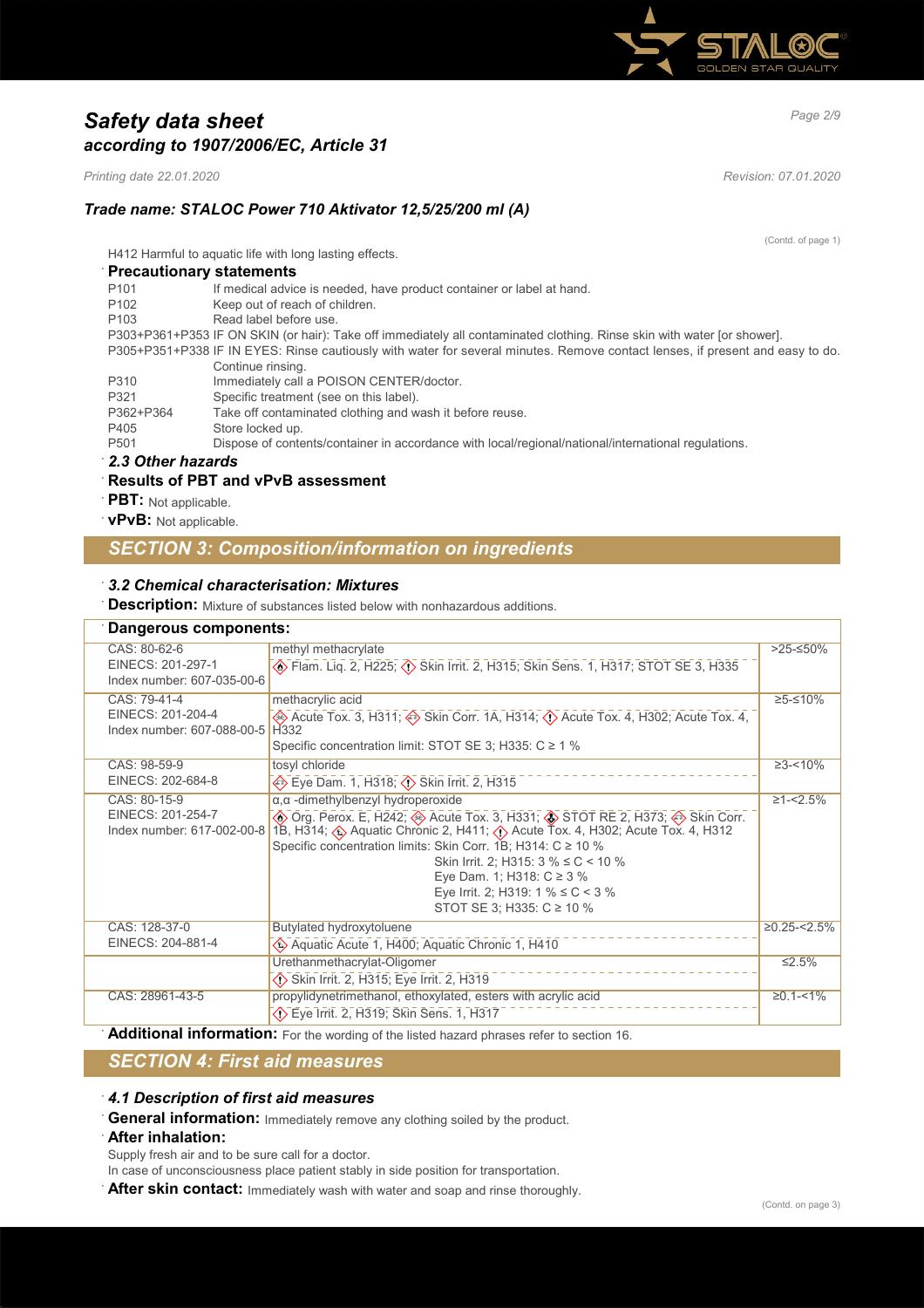

# *Page 3/9 Safety data sheet according to 1907/2006/EC, Article 31*

*Printing date 22.01.2020 Revision: 07.01.2020*

## *Trade name: STALOC Power 710 Aktivator 12,5/25/200 ml (A)*

(Contd. of page 2)

- · **After eye contact:** Rinse opened eye for several minutes under running water. Then consult a doctor.
- After swallowing: Drink plenty of water and provide fresh air. Call for a doctor immediately.
- 4.2 Most important symptoms and effects, both acute and delayed No further relevant information available.
- · *4.3 Indication of any immediate medical attention and special treatment needed*
- No further relevant information available.

## *SECTION 5: Firefighting measures*

#### · *5.1 Extinguishing media*

- Suitable extinguishing agents: CO2, powder or water spray. Fight larger fires with water spray or alcohol resistant foam.
- **For safety reasons unsuitable extinguishing agents: Water with full jet**

#### · *5.2 Special hazards arising from the substance or mixture*

During heating or in case of fire poisonous gases are produced.

### · *5.3 Advice for firefighters*

Protective equipment: Mouth respiratory protective device.

### *SECTION 6: Accidental release measures*

#### · *6.1 Personal precautions, protective equipment and emergency procedures*

Mount respiratory protective device.

Wear protective equipment. Keep unprotected persons away.

#### · *6.2 Environmental precautions:*

Do not allow product to reach sewage system or any water course. Inform respective authorities in case of seepage into water course or sewage system. Do not allow to enter sewers/ surface or ground water.

#### · *6.3 Methods and material for containment and cleaning up:*

Absorb with liquid-binding material (sand, diatomite, acid binders, universal binders, sawdust). Use neutralising agent.

Dispose contaminated material as waste according to item 13. Ensure adequate ventilation.

#### · *6.4 Reference to other sections*

See Section 7 for information on safe handling. See Section 8 for information on personal protection equipment. See Section 13 for disposal information.

## *SECTION 7: Handling and storage*

#### · *7.1 Precautions for safe handling*

Ensure good ventilation/exhaustion at the workplace. Prevent formation of aerosols.

#### · **Information about fire - and explosion protection:**

Keep ignition sources away - Do not smoke. Protect against electrostatic charges. Keep respiratory protective device available.

- · *7.2 Conditions for safe storage, including any incompatibilities*
- · **Storage:**
- **Requirements to be met by storerooms and receptacles:** Store in a cool location.
- **Information about storage in one common storage facility: Not required.**

#### **Further information about storage conditions:**

Keep container tightly sealed.

Store in cool, dry conditions in well sealed receptacles.

7.3 Specific end use(s) No further relevant information available.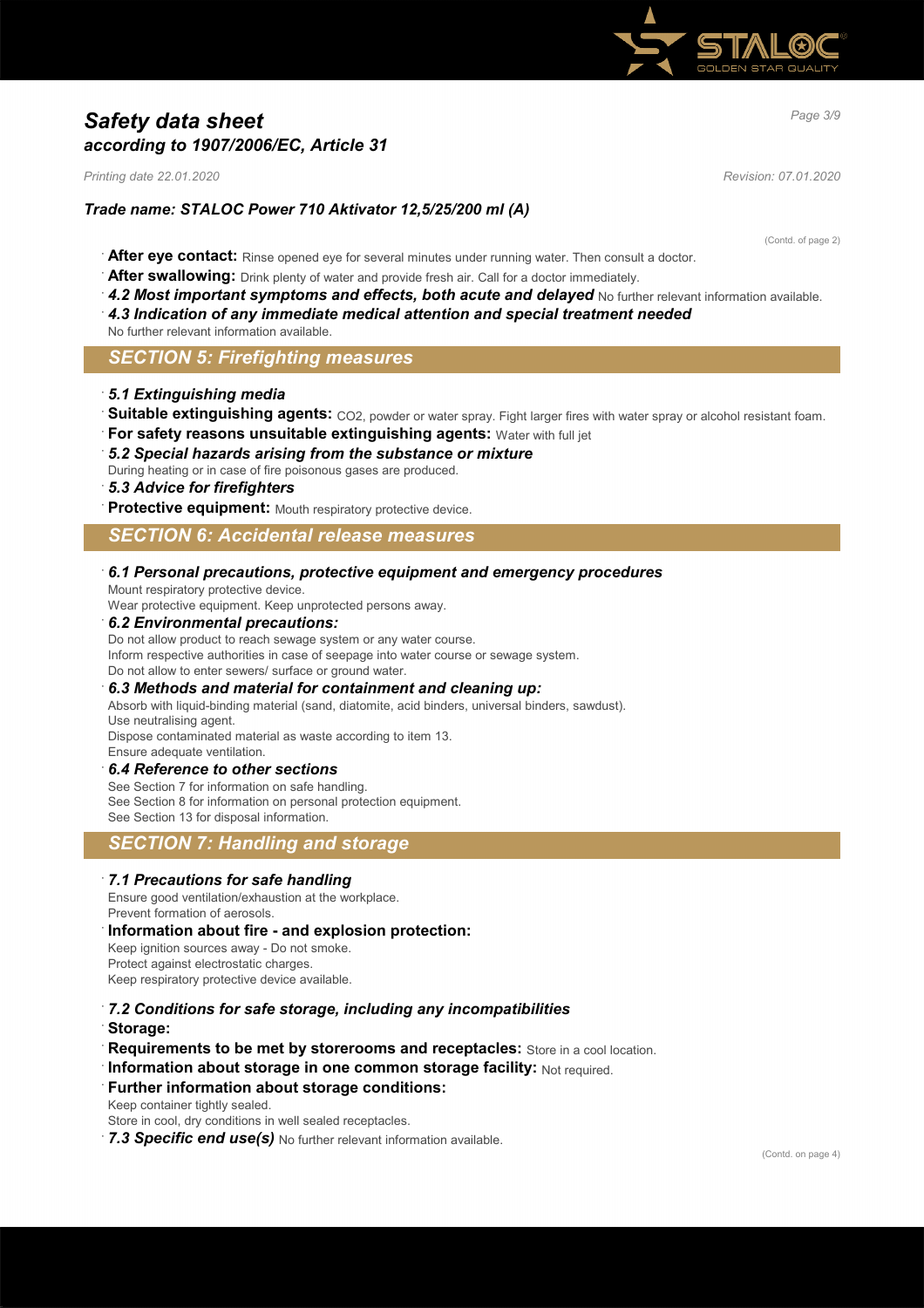

# *Page 4/9 Safety data sheet according to 1907/2006/EC, Article 31*

*Printing date 22.01.2020 Revision: 07.01.2020*

*Trade name: STALOC Power 710 Aktivator 12,5/25/200 ml (A)*

(Contd. of page 3)

## *SECTION 8: Exposure controls/personal protection*

· **Additional information about design of technical facilities:** No further data; see item 7.

### · *8.1 Control parameters*

| Ingredients with limit values that require monitoring at the workplace: |
|-------------------------------------------------------------------------|
|-------------------------------------------------------------------------|

**80-62-6 methyl methacrylate**

IOELV Short-term value: 100 ppm

Long-term value: 50 ppm

Additional information: The lists valid during the making were used as basis.

#### · *8.2 Exposure controls*

#### · **Personal protective equipment:**

#### · **General protective and hygienic measures:**

Keep away from foodstuffs, beverages and feed. Immediately remove all soiled and contaminated clothing Wash hands before breaks and at the end of work. Avoid contact with the eyes.

Avoid contact with the eyes and skin.

### · **Respiratory protection:**

In case of brief exposure or low pollution use respiratory filter device. In case of intensive or longer exposure use self-contained respiratory protective device.

### · **Protection of hands:**



Protective gloves

The glove material has to be impermeable and resistant to the product/ the substance/ the preparation. Due to missing tests no recommendation to the glove material can be given for the product/ the preparation/ the chemical mixture. Selection of the glove material on consideration of the penetration times, rates of diffusion and the degradation

#### · **Material of gloves**

The selection of the suitable gloves does not only depend on the material, but also on further marks of quality and varies from manufacturer to manufacturer. As the product is a preparation of several substances, the resistance of the glove material can not be calculated in advance and has therefore to be checked prior to the application.

#### **Penetration time of glove material**

The exact break through time has to be found out by the manufacturer of the protective gloves and has to be observed.

#### · **Eye protection:**



Tightly sealed goggles

## *SECTION 9: Physical and chemical properties*

- · *9.1 Information on basic physical and chemical properties*
- · **General Information**
- · **Appearance: Form:** Viscous **Colour:** Whitish **Odour:** Characteristic **Odour threshold:** Not determined.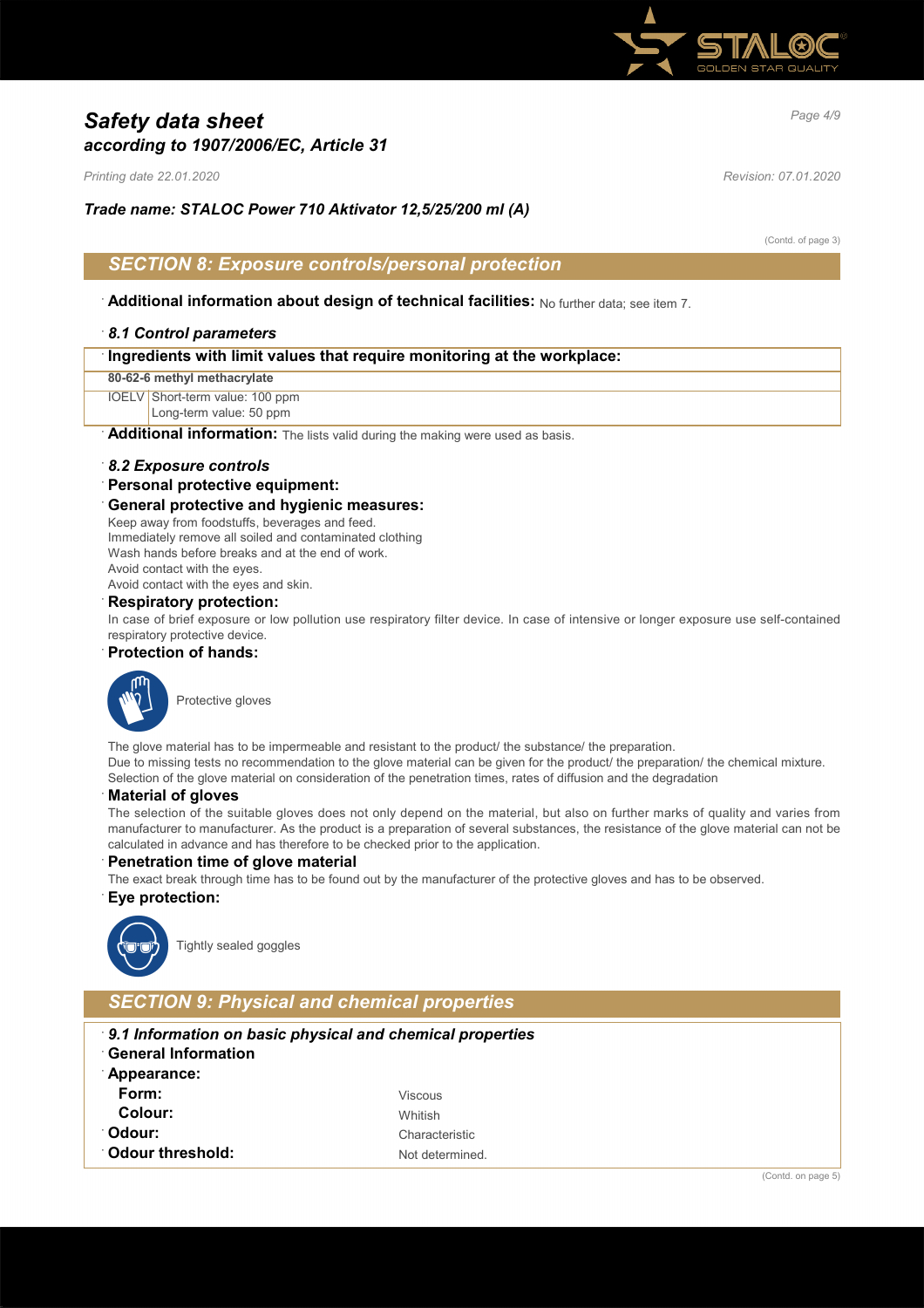

# *Page 5/9 Safety data sheet according to 1907/2006/EC, Article 31*

*Printing date 22.01.2020 Revision: 07.01.2020*

## *Trade name: STALOC Power 710 Aktivator 12,5/25/200 ml (A)*

|                                                        | (Contd. of page 4)                                                                             |
|--------------------------------------------------------|------------------------------------------------------------------------------------------------|
| pH-value:                                              | Not determined.                                                                                |
| <b>Change in condition</b>                             |                                                                                                |
| <b>Melting point/freezing point:</b>                   | Undetermined.                                                                                  |
| Initial boiling point and boiling range: Undetermined. |                                                                                                |
| Flash point:                                           | 11 °C                                                                                          |
| Flammability (solid, gas):                             | Not applicable.                                                                                |
| <b>Ignition temperature:</b>                           | 430 °C                                                                                         |
| <b>Decomposition temperature:</b>                      | Not determined.                                                                                |
| Auto-ignition temperature:                             | Product is not selfigniting.                                                                   |
| <b>Explosive properties:</b>                           | Product is not explosive. However, formation of explosive air/vapour mixtures<br>are possible. |
| <b>Explosion limits:</b>                               |                                                                                                |
| Lower:                                                 | 2.1 Vol %                                                                                      |
| Upper:                                                 | 12.5 Vol %                                                                                     |
| Vapour pressure at 20 °C:                              | 47 hPa                                                                                         |
| Density at 20 °C:                                      | $0.97$ g/cm <sup>3</sup>                                                                       |
| <b>Relative density</b>                                | Not determined.                                                                                |
| Vapour density                                         | Not determined.                                                                                |
| <b>Evaporation rate</b>                                | Not determined.                                                                                |
| Solubility in / Miscibility with                       |                                                                                                |
| water:                                                 | Not miscible or difficult to mix.                                                              |
| Partition coefficient: n-octanol/water:                | Not determined.                                                                                |
| <b>Viscosity:</b>                                      |                                                                                                |
| <b>Dynamic:</b>                                        | Not determined.                                                                                |
| Kinematic:                                             | Not determined.                                                                                |
| <b>Solvent content:</b>                                |                                                                                                |
| <b>Solids content:</b>                                 | 48.0%                                                                                          |
| 9.2 Other information                                  | No further relevant information available.                                                     |

## *SECTION 10: Stability and reactivity*

· *10.1 Reactivity* No further relevant information available.

· *10.2 Chemical stability*

· **Thermal decomposition / conditions to be avoided:** No decomposition if used according to specifications.

· *10.3 Possibility of hazardous reactions* No dangerous reactions known.

· *10.4 Conditions to avoid* No further relevant information available.

· *10.5 Incompatible materials:* No further relevant information available.

· *10.6 Hazardous decomposition products:* No dangerous decomposition products known.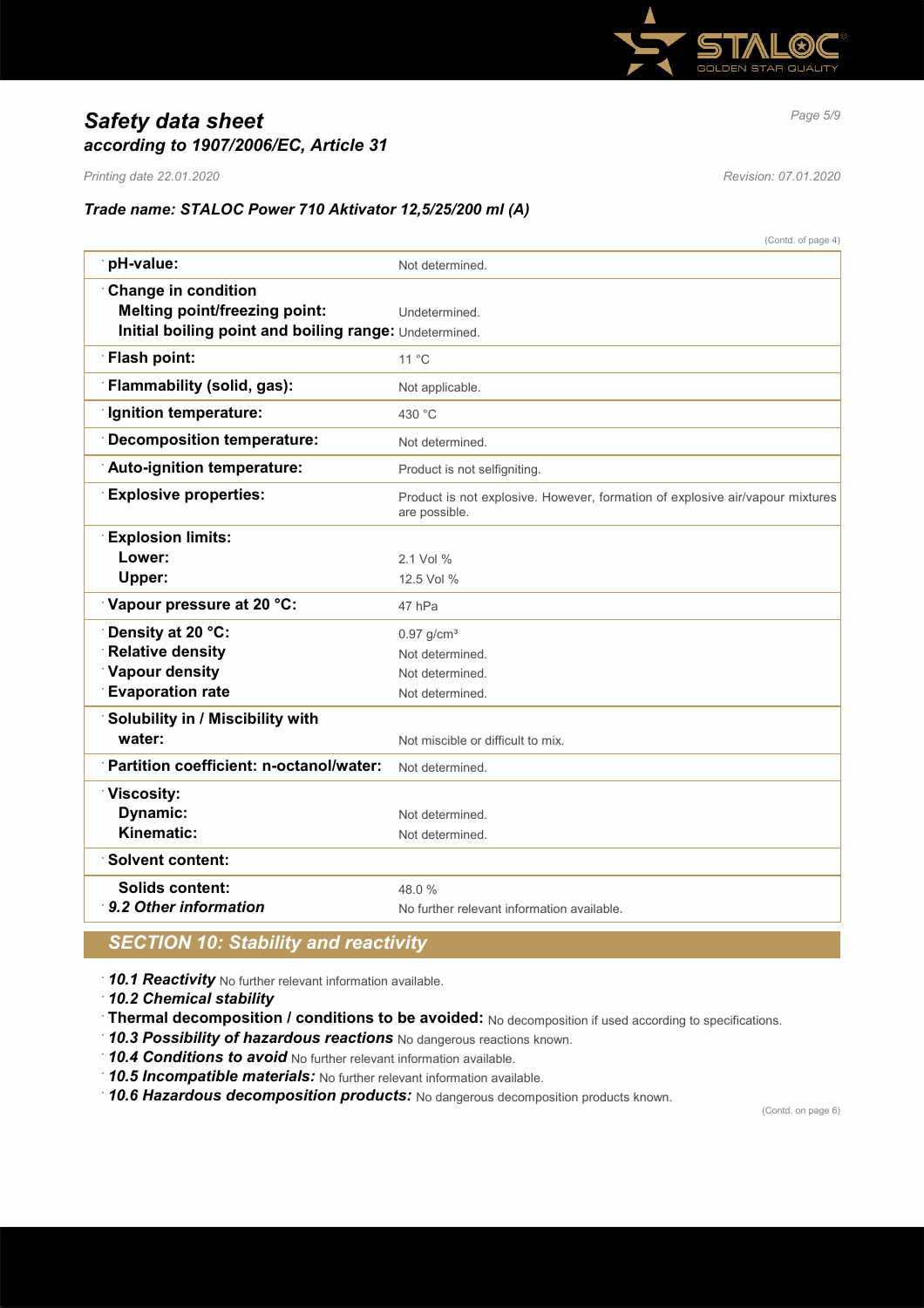

# *Page 6/9 Safety data sheet according to 1907/2006/EC, Article 31*

*Printing date 22.01.2020 Revision: 07.01.2020*

*Trade name: STALOC Power 710 Aktivator 12,5/25/200 ml (A)*

(Contd. of page 5)

## *SECTION 11: Toxicological information*

## · *11.1 Information on toxicological effects*

**Acute toxicity** Based on available data, the classification criteria are not met.

## · **LD/LC50 values relevant for classification:**

|                                   | 80-62-6 methyl methacrylate                |                                      |  |
|-----------------------------------|--------------------------------------------|--------------------------------------|--|
| Oral                              | LD50                                       | $7,872$ mg/kg (rat)                  |  |
|                                   | 79-41-4 methacrylic acid                   |                                      |  |
| Oral                              | LD50                                       | $1,332$ mg/kg (mouse)                |  |
| Dermal                            | LD <sub>50</sub>                           | 500 mg/kg (rabbit)                   |  |
|                                   | 80-15-9 α, α -dimethylbenzyl hydroperoxide |                                      |  |
| Oral                              | LD50                                       | $382 \text{ mg/kg}$ (rat)            |  |
| Dermal                            | LD50                                       | $500$ mg/kg (rat)                    |  |
|                                   |                                            | Inhalative LC50/4 h $220$ mg/l (rat) |  |
| 128-37-0 Butylated hydroxytoluene |                                            |                                      |  |
| Oral                              | LD50                                       | 890 mg/kg (rat)                      |  |
|                                   |                                            |                                      |  |

## · **Primary irritant effect:**

**Skin corrosion/irritation** 

Causes severe skin burns and eye damage.

- · **Serious eye damage/irritation**
- Causes serious eye damage.
- · **Respiratory or skin sensitisation**
- May cause an allergic skin reaction.
- · **CMR effects (carcinogenity, mutagenicity and toxicity for reproduction)**
- Germ cell mutagenicity Based on available data, the classification criteria are not met.
- **Carcinogenicity** Based on available data, the classification criteria are not met.
- Reproductive toxicity Based on available data, the classification criteria are not met.
- · **STOT-single exposure**
- May cause respiratory irritation.
- **STOT-repeated exposure** Based on available data, the classification criteria are not met.

Aspiration hazard Based on available data, the classification criteria are not met.

## *SECTION 12: Ecological information*

- · *12.1 Toxicity*
- · **Aquatic toxicity:** No further relevant information available.
- 12.2 Persistence and degradability No further relevant information available.
- · *12.3 Bioaccumulative potential* No further relevant information available.
- · *12.4 Mobility in soil* No further relevant information available.
- · **Ecotoxical effects:**
- **Remark:** Harmful to fish
- · **Additional ecological information:**
- · **General notes:**

Water hazard class 1 (German Regulation) (Self-assessment): slightly hazardous for water Do not allow undiluted product or large quantities of it to reach ground water, water course or sewage system. Must not reach sewage water or drainage ditch undiluted or unneutralised. Harmful to aquatic organisms

### · *12.5 Results of PBT and vPvB assessment*

- · **PBT:** Not applicable.
- · **vPvB:** Not applicable.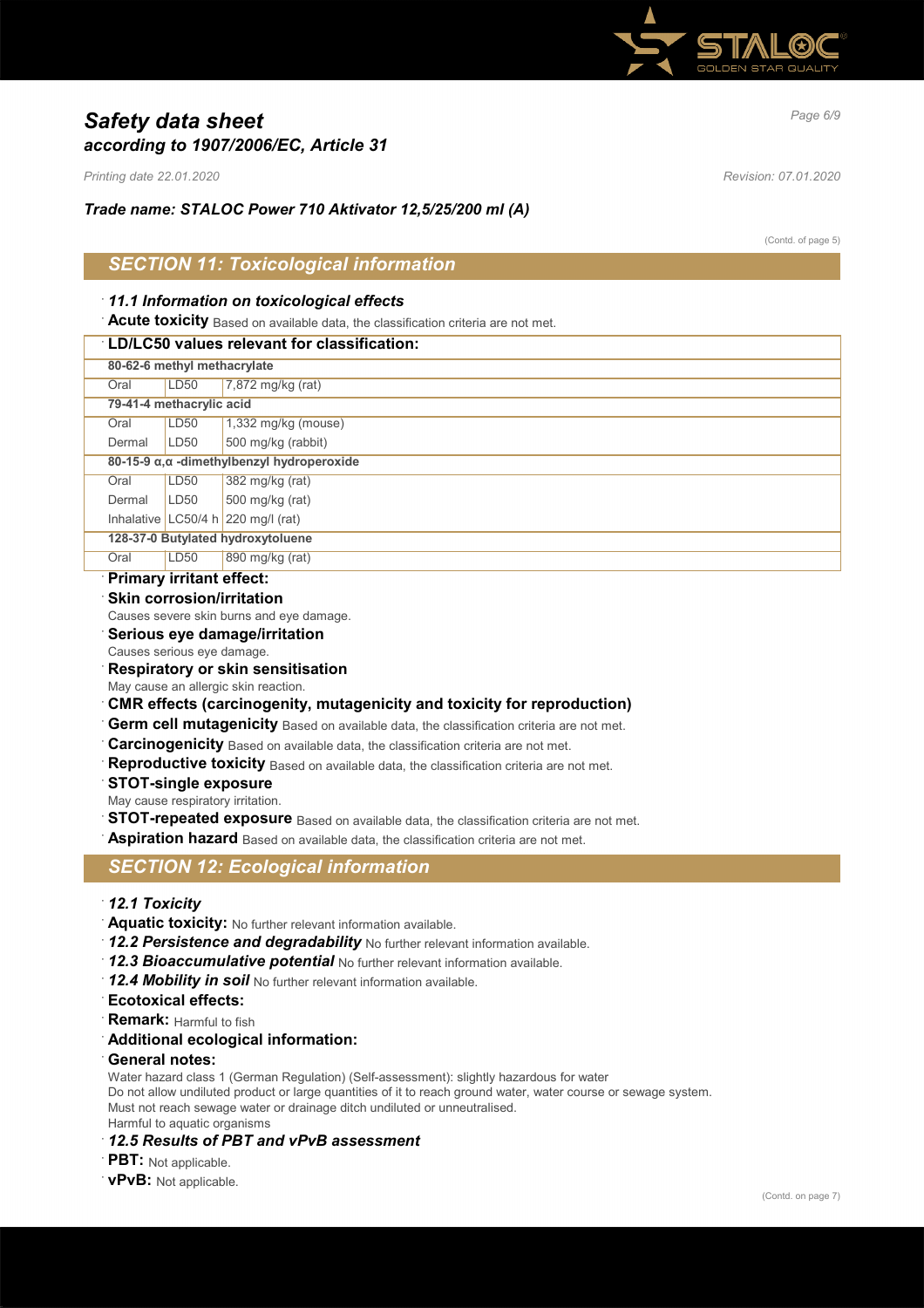

# *Page 7/9 Safety data sheet according to 1907/2006/EC, Article 31*

*Printing date 22.01.2020 Revision: 07.01.2020*

*Trade name: STALOC Power 710 Aktivator 12,5/25/200 ml (A)*

(Contd. of page 6)

· *12.6 Other adverse effects* No further relevant information available.

*SECTION 13: Disposal considerations*

### · *13.1 Waste treatment methods*

· **Recommendation** Must not be disposed together with household garbage. Do not allow product to reach sewage system.

### · **Uncleaned packaging:**

· **Recommendation:** Disposal must be made according to official regulations.

| <b>SECTION 14: Transport information</b>                        |                                                                                                                                                                                                           |
|-----------------------------------------------------------------|-----------------------------------------------------------------------------------------------------------------------------------------------------------------------------------------------------------|
| 14.1 UN-Number<br>ADR, IMDG, IATA                               | <b>UN2924</b>                                                                                                                                                                                             |
| 14.2 UN proper shipping name<br><b>ADR</b><br><b>IMDG, IATA</b> | 2924 FLAMMABLE LIQUID, CORROSIVE, N.O.S. (METHYL<br>METHACRYLATE MONOMER, STABILIZED, tosyl chloride)<br>FLAMMABLE LIQUID, CORROSIVE, N.O.S. (METHYL<br>METHACRYLATE MONOMER, STABILIZED, tosyl chloride) |
| 14.3 Transport hazard class(es)                                 |                                                                                                                                                                                                           |
| · ADR                                                           |                                                                                                                                                                                                           |
|                                                                 |                                                                                                                                                                                                           |
| <b>Class</b>                                                    | 3 Flammable liquids.                                                                                                                                                                                      |
| Label                                                           | $3 + 8$                                                                                                                                                                                                   |
| <b>IMDG</b>                                                     |                                                                                                                                                                                                           |
| <b>Class</b>                                                    | 3 Flammable liquids.                                                                                                                                                                                      |
| Label                                                           | 3/8                                                                                                                                                                                                       |
| <b>NATA</b>                                                     |                                                                                                                                                                                                           |
| <b>Class</b>                                                    | 3 Flammable liquids.                                                                                                                                                                                      |
| Label                                                           | 3(8)                                                                                                                                                                                                      |
| 14.4 Packing group<br><b>ADR, IMDG, IATA</b>                    | $\mathbf{H}$                                                                                                                                                                                              |
| 14.5 Environmental hazards:                                     | Not applicable.                                                                                                                                                                                           |
| 14.6 Special precautions for user<br>Danger code (Kemler):      | Warning: Flammable liquids.<br>338                                                                                                                                                                        |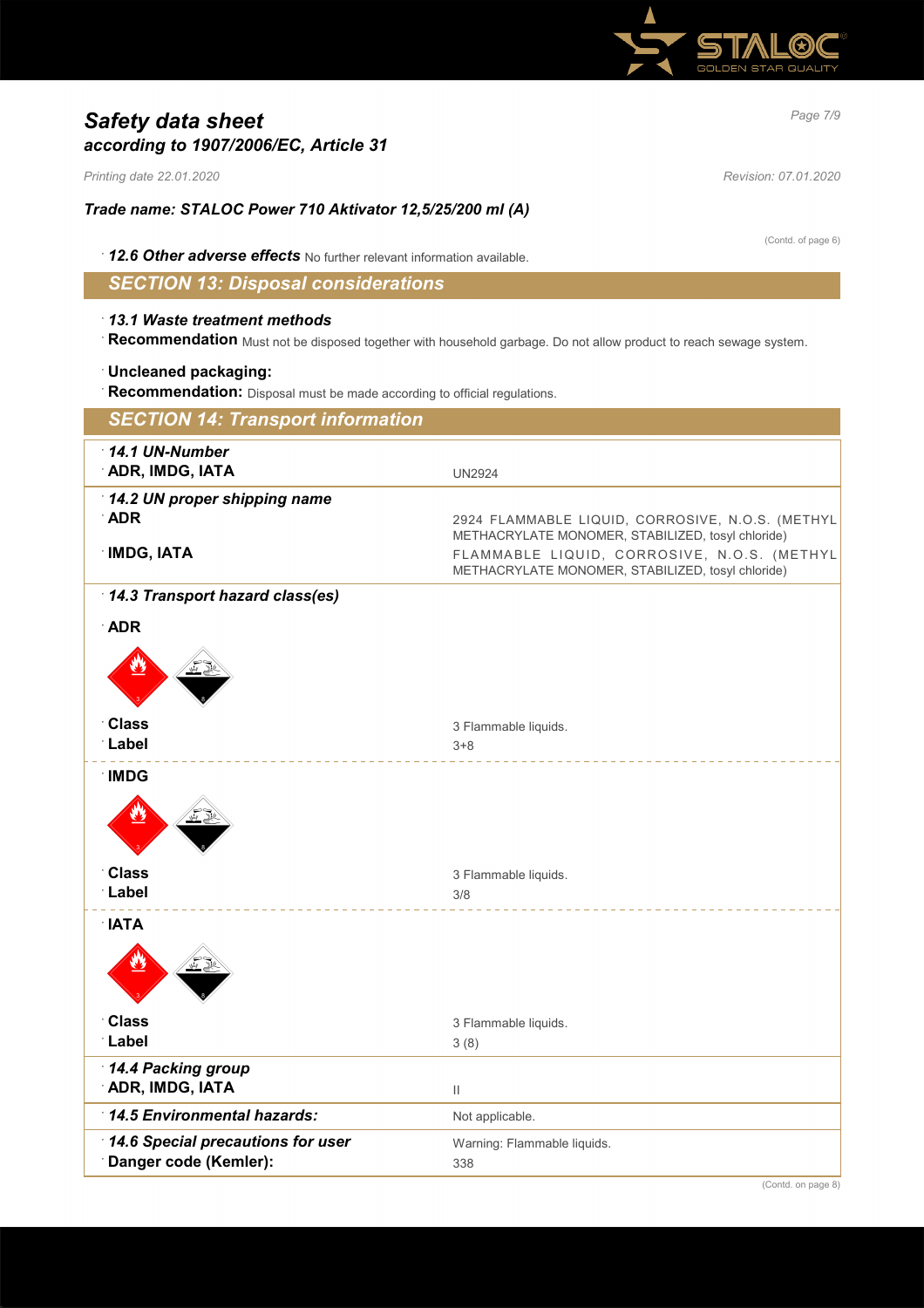

# *Page 8/9 Safety data sheet according to 1907/2006/EC, Article 31*

*Printing date 22.01.2020 Revision: 07.01.2020*

(Contd. of page 7)

## *Trade name: STALOC Power 710 Aktivator 12,5/25/200 ml (A)*

|                                                 | (Conia. or page 7)                                                                                                        |
|-------------------------------------------------|---------------------------------------------------------------------------------------------------------------------------|
| <b>EMS Number:</b>                              | $F-E.S-C$                                                                                                                 |
| <b>Stowage Category</b>                         | <sub>B</sub>                                                                                                              |
| <b>Stowage Code</b>                             | SW2 Clear of living quarters.                                                                                             |
| 14.7 Transport in bulk according to Annex II of |                                                                                                                           |
| <b>Marpol and the IBC Code</b>                  | Not applicable.                                                                                                           |
| Transport/Additional information:               |                                                                                                                           |
| <b>ADR</b>                                      |                                                                                                                           |
| Limited quantities (LQ)                         | 1L                                                                                                                        |
| <b>Excepted quantities (EQ)</b>                 | Code: E2                                                                                                                  |
|                                                 | Maximum net quantity per inner packaging: 30 ml                                                                           |
|                                                 | Maximum net quantity per outer packaging: 500 ml                                                                          |
| <b>Transport category</b>                       | $\overline{2}$                                                                                                            |
| <b>Tunnel restriction code</b>                  | D/E                                                                                                                       |
| ∴IMDG                                           |                                                                                                                           |
| Limited quantities (LQ)                         | 1L                                                                                                                        |
| <b>Excepted quantities (EQ)</b>                 | Code: E2                                                                                                                  |
|                                                 | Maximum net quantity per inner packaging: 30 ml                                                                           |
|                                                 | Maximum net quantity per outer packaging: 500 ml                                                                          |
| <b>UN "Model Regulation":</b>                   | UN 2924 FLAMMABLE LIQUID, CORROSIVE, N.O.S. (METHYL<br>METHACRYLATE MONOMER, STABILIZED, TOSYL CHLORIDE), 3<br>$(8)$ , II |
|                                                 |                                                                                                                           |

## *SECTION 15: Regulatory information*

### · *15.1 Safety, health and environmental regulations/legislation specific for the substance or mixture*

- · **Directive 2012/18/EU**
- Named dangerous substances ANNEX I None of the ingredients is listed.
- **Seveso category** P5c FLAMMABLE LIQUIDS
- · **Qualifying quantity (tonnes) for the application of lower-tier requirements** 5,000 t
- · **Qualifying quantity (tonnes) for the application of upper-tier requirements** 50,000 t
- **REGULATION (EC) No 1907/2006 ANNEX XVII** Conditions of restriction: 3
- · *15.2 Chemical safety assessment:* A Chemical Safety Assessment has not been carried out.

## *SECTION 16: Other information*

This information is based on our present knowledge. However, this shall not constitute a guarantee for any specific product features and shall not establish a legally valid contractual relationship.

### · **Relevant phrases**

H225 Highly flammable liquid and vapour.

- H242 Heating may cause a fire.
- H302 Harmful if swallowed.
- H311 Toxic in contact with skin.
- H312 Harmful in contact with skin.
- H314 Causes severe skin burns and eye damage. H315 Causes skin irritation.
- H317 May cause an allergic skin reaction.
- H318 Causes serious eye damage.
- H319 Causes serious eye irritation.
- H331 Toxic if inhaled.
- H332 Harmful if inhaled.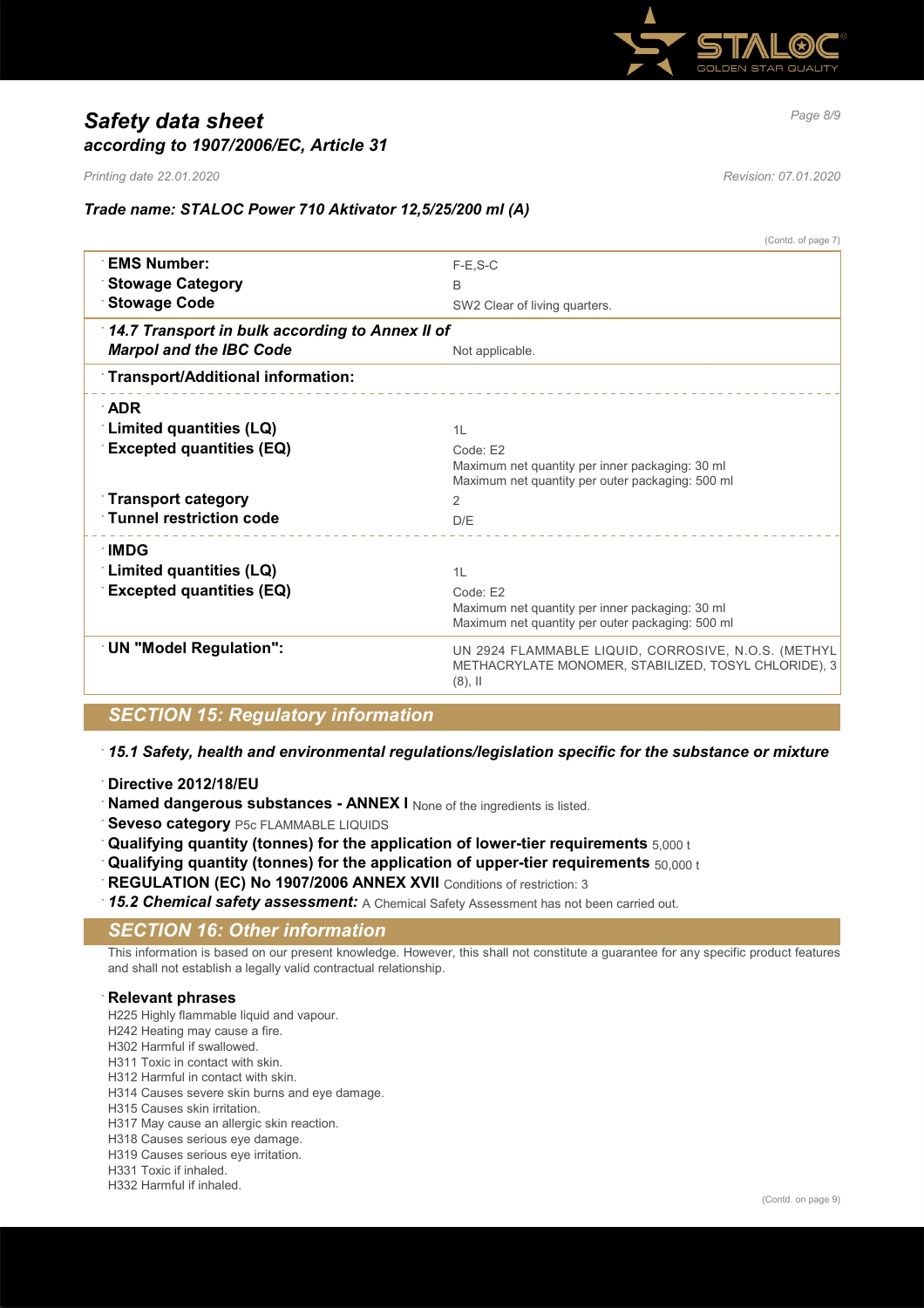

# *Page 9/9 Safety data sheet according to 1907/2006/EC, Article 31*

*Printing date 22.01.2020 Revision: 07.01.2020*

(Contd. of page 8)

*Trade name: STALOC Power 710 Aktivator 12,5/25/200 ml (A)*

H335 May cause respiratory irritation. H373 May cause damage to organs through prolonged or repeated exposure. H400 Very toxic to aquatic life. H410 Very toxic to aquatic life with long lasting effects. H411 Toxic to aquatic life with long lasting effects. **Department issuing SDS: Product safety department** · **Contact:** Hr Stankovsky

# · **Abbreviations and acronyms:**

ADR: Accord européen sur le transport des marchandises dangereuses par Route (European Agreement concerning the International Carriage of Dangerous Goods by Road) IMDG: International Maritime Code for Dangerous Goods IATA: International Air Transport Association GHS: Globally Harmonised System of Classification and Labelling of Chemicals EINECS: European Inventory of Existing Commercial Chemical Substances ELINCS: European List of Notified Chemical Substances CAS: Chemical Abstracts Service (division of the American Chemical Society) LC50: Lethal concentration, 50 percent LD50: Lethal dose, 50 percent PBT: Persistent, Bioaccumulative and Toxic vPvB: very Persistent and very Bioaccumulative Flam. Liq. 2: Flammable liquids – Category 2 Org. Perox. E: Organic peroxides – Type E/F Acute Tox. 4: Acute toxicity - oral – Category 4 Acute Tox. 3: Acute toxicity - dermal – Category 3 Skin Corr. 1A: Skin corrosion/irritation – Category 1A Skin Corr. 1B: Skin corrosion/irritation – Category 1B Skin Irrit. 2: Skin corrosion/irritation - Category 2 Eye Dam. 1: Serious eye damage/eye irritation – Category 1 Eye Irrit. 2: Serious eye damage/eye irritation – Category 2 Skin Sens. 1: Skin sensitisation – Category 1 STOT SE 3: Specific target organ toxicity (single exposure) – Category 3 STOT RE 2: Specific target organ toxicity (repeated exposure) – Category 2 Aquatic Acute 1: Hazardous to the aquatic environment - acute aquatic hazard – Category 1 Aquatic Chronic 1: Hazardous to the aquatic environment - long-term aquatic hazard – Category 1 Aquatic Chronic 2: Hazardous to the aquatic environment - long-term aquatic hazard – Category 2 Aquatic Chronic 3: Hazardous to the aquatic environment - long-term aquatic hazard – Category 3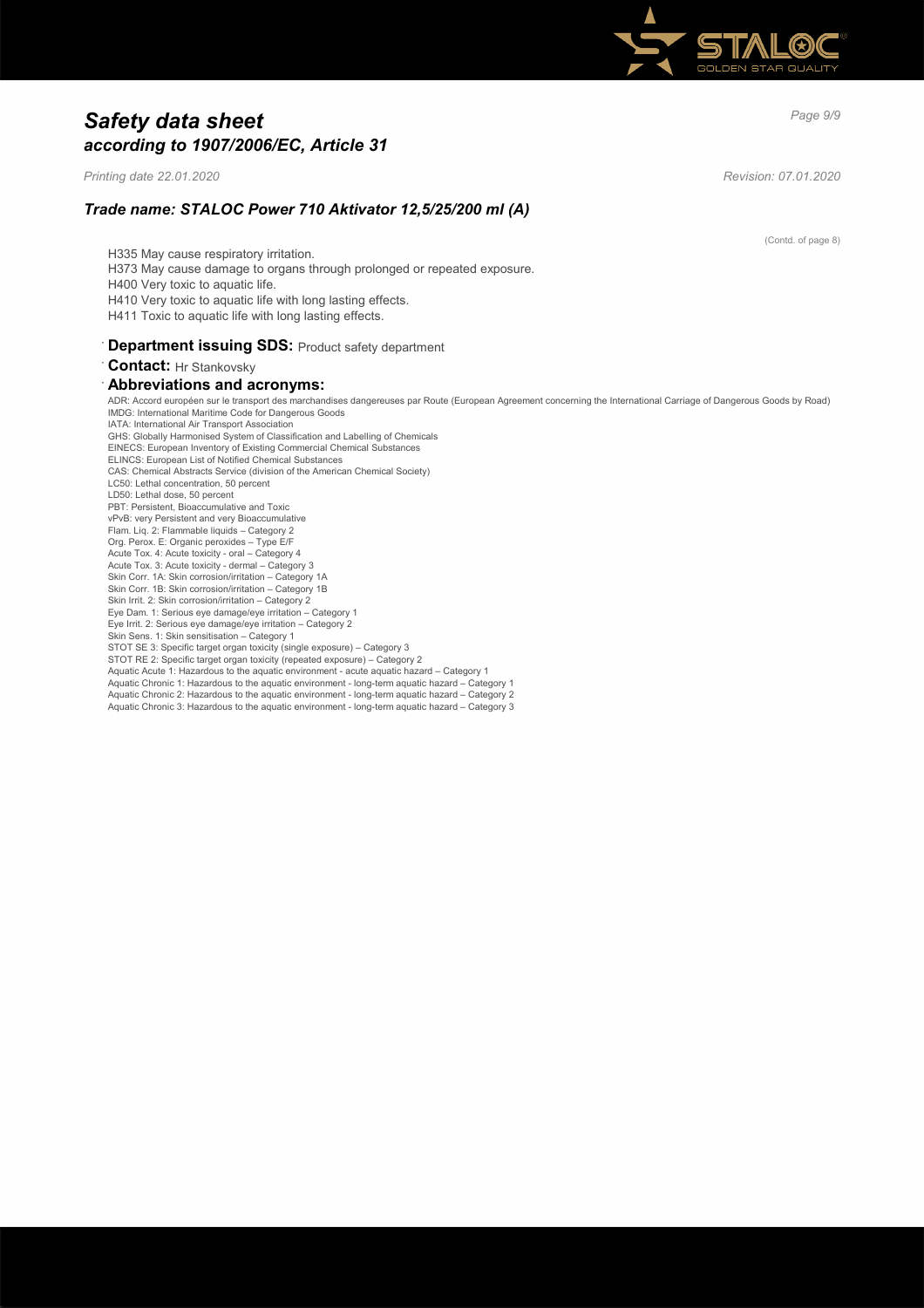

# *Page 1/8 Safety data sheet according to 1907/2006/EC, Article 31*

*Printing date 22.01.2020 Revision: 07.01.2020*

# *SECTION 1: Identification of the substance/mixture and of the company/ undertaking*

### · *1.1 Product identifier*

- · **Trade name:** *STALOC Power 710 Klebstoff 12,5/25/200 ml (B)*
- · **Article number:** 104409036 B
- · *1.2 Relevant identified uses of the substance or mixture and uses advised against*
- No further relevant information available.
- · **Application of the substance / the mixture** Adhesives

### · *1.3 Details of the supplier of the safety data sheet*

#### · **Manufacturer/Supplier:**

Stankovsky Industrieprodukte Handels GmbH Flachenauergutstraße 8 4020 Linz AUSTRIA Tel.: +43 732 221877 e-Mail: office@staloc.com www.staloc.com

- **Further information obtainable from:** Product safety department
- 1.4 **Emergency telephone number:** EU emergency phone number: 112

# *SECTION 2: Hazards identification*

#### · *2.1 Classification of the substance or mixture*

- · **Classification according to Regulation (EC) No 1272/2008**
- Flam. Liq. 2 H225 Highly flammable liquid and vapour.
- Skin Irrit. 2 H315 Causes skin irritation.
- Skin Sens. 1 H317 May cause an allergic skin reaction.
- STOT SE 3 H335 May cause respiratory irritation.

Aquatic Chronic 3 H412 Harmful to aquatic life with long lasting effects.

### · *2.2 Label elements*

### Labelling according to Regulation (EC) No 1272/2008

The product is classified and labelled according to the CLP regulation. · **Hazard pictograms**



**Signal word** Danger

· **Hazard-determining components of labelling:** methyl methacrylate

## · **Hazard statements**

H225 Highly flammable liquid and vapour.

- H315 Causes skin irritation.
- H317 May cause an allergic skin reaction.
- H335 May cause respiratory irritation.

H412 Harmful to aquatic life with long lasting effects.

#### · **Precautionary statements**

- P101 If medical advice is needed, have product container or label at hand.
- P102 Keep out of reach of children.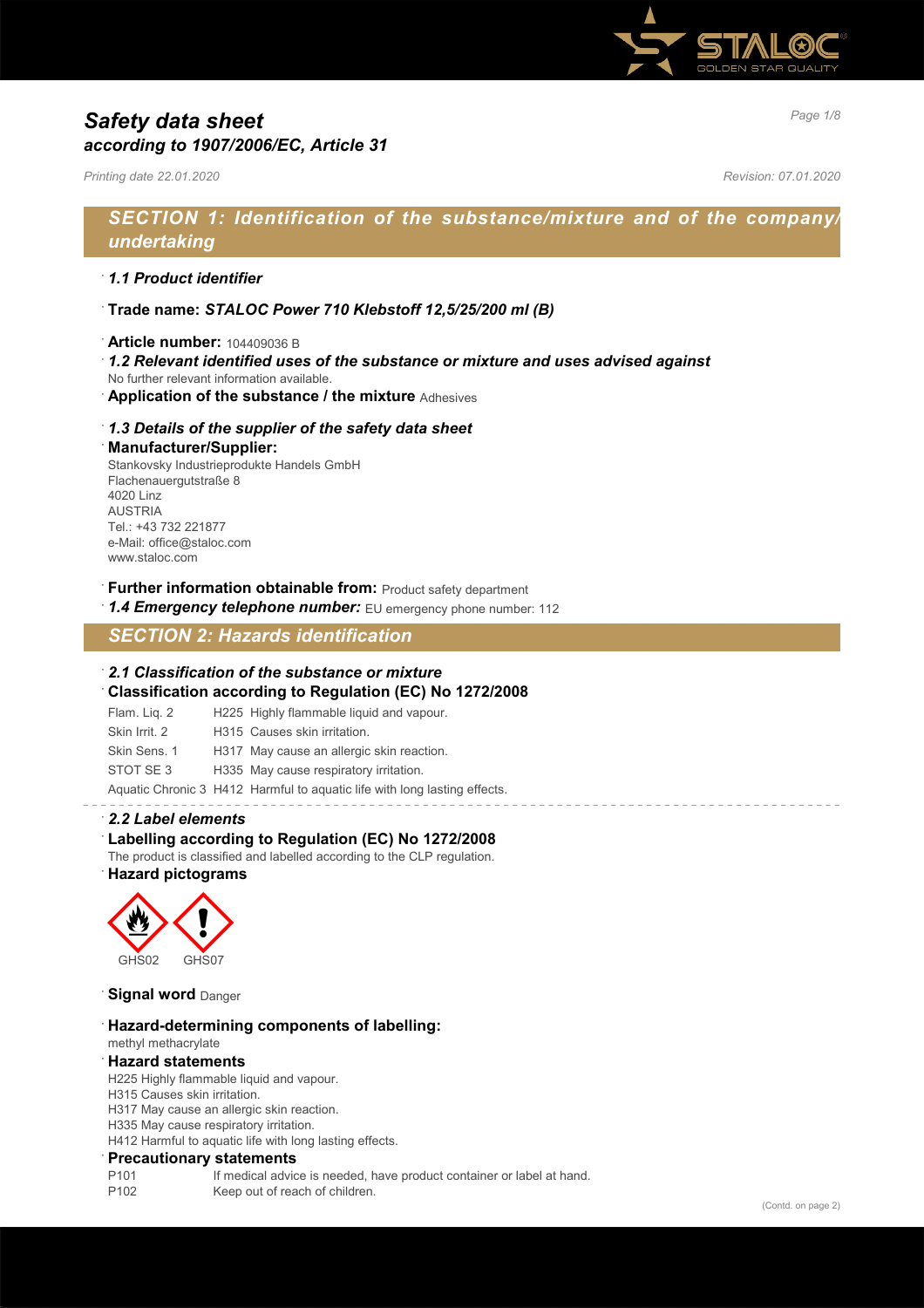

# *Page 2/8 Safety data sheet according to 1907/2006/EC, Article 31*

*Printing date 22.01.2020 Revision: 07.01.2020*

## *Trade name: STALOC Power 710 Klebstoff 12,5/25/200 ml (B)*

(Contd. of page 1)

| 2.3 Other hazards |                                                                                                                         |  |
|-------------------|-------------------------------------------------------------------------------------------------------------------------|--|
| P <sub>501</sub>  | Dispose of contents/container in accordance with local/regional/national/international regulations.                     |  |
| P405              | Store locked up.                                                                                                        |  |
|                   | P303+P361+P353 IF ON SKIN (or hair): Take off immediately all contaminated clothing. Rinse skin with water [or shower]. |  |
| P <sub>261</sub>  | Avoid breathing dust/fume/gas/mist/vapours/spray.                                                                       |  |
| P <sub>241</sub>  | Use explosion-proof [electrical/ventilating/lighting] equipment.                                                        |  |
| P <sub>210</sub>  | Keep away from heat, hot surfaces, sparks, open flames and other ignition sources. No smoking.                          |  |
| P <sub>103</sub>  | Read label before use.                                                                                                  |  |

### · **Results of PBT and vPvB assessment**

- · **PBT:** Not applicable.
- · **vPvB:** Not applicable.

## *SECTION 3: Composition/information on ingredients*

### · *3.2 Chemical characterisation: Mixtures*

· **Description:** Mixture of substances listed below with nonhazardous additions.

| Dangerous components:      |                                                                                        |                   |
|----------------------------|----------------------------------------------------------------------------------------|-------------------|
| CAS: 80-62-6               | methyl methacrylate                                                                    | >50-≤100%         |
| EINECS: 201-297-1          | <b>Example 2, H225; 4&gt; Skin Irrit. 2, H315; Skin Sens. 1, H317; STOT SE 3, H335</b> |                   |
| Index number: 607-035-00-6 |                                                                                        |                   |
| CAS: 34562-31-7            | 3,5-DIETHYL-1,2-DIHYDRO-1-PHENYL-2-PROPYLPYRIDINE                                      | $\leq$ 5%         |
|                            | ◇ Acute Tox. 4, H302; Acute Tox. 4, H312; Skin Irrit. 2, H315; Eye Irrit. 2, H319      |                   |
| CAS: 128-37-0              | Butylated hydroxytoluene                                                               | $\geq$ 0.25-<2.5% |
| EINECS: 204-881-4          | Aquatic Acute 1, H400; Aquatic Chronic 1, H410                                         |                   |

· **Additional information:** For the wording of the listed hazard phrases refer to section 16.

## *SECTION 4: First aid measures*

### · *4.1 Description of first aid measures*

General information: Immediately remove any clothing soiled by the product.

· **After inhalation:**

Supply fresh air and to be sure call for a doctor.

- In case of unconsciousness place patient stably in side position for transportation.
- After skin contact: Immediately wash with water and soap and rinse thoroughly.
- After eye contact: Rinse opened eye for several minutes under running water.
- After swallowing: If symptoms persist consult doctor.
- 4.2 Most important symptoms and effects, both acute and delayed No further relevant information available.
- · *4.3 Indication of any immediate medical attention and special treatment needed*
- No further relevant information available.

## *SECTION 5: Firefighting measures*

- · *5.1 Extinguishing media*
- Suitable extinguishing agents: CO2, powder or water spray. Fight larger fires with water spray or alcohol resistant foam.
- · **For safety reasons unsuitable extinguishing agents:** Water with full jet
- **5.2 Special hazards arising from the substance or mixture** No further relevant information available.
- · *5.3 Advice for firefighters*
- **Protective equipment:** No special measures required.

## *SECTION 6: Accidental release measures*

· *6.1 Personal precautions, protective equipment and emergency procedures*

Wear protective equipment. Keep unprotected persons away.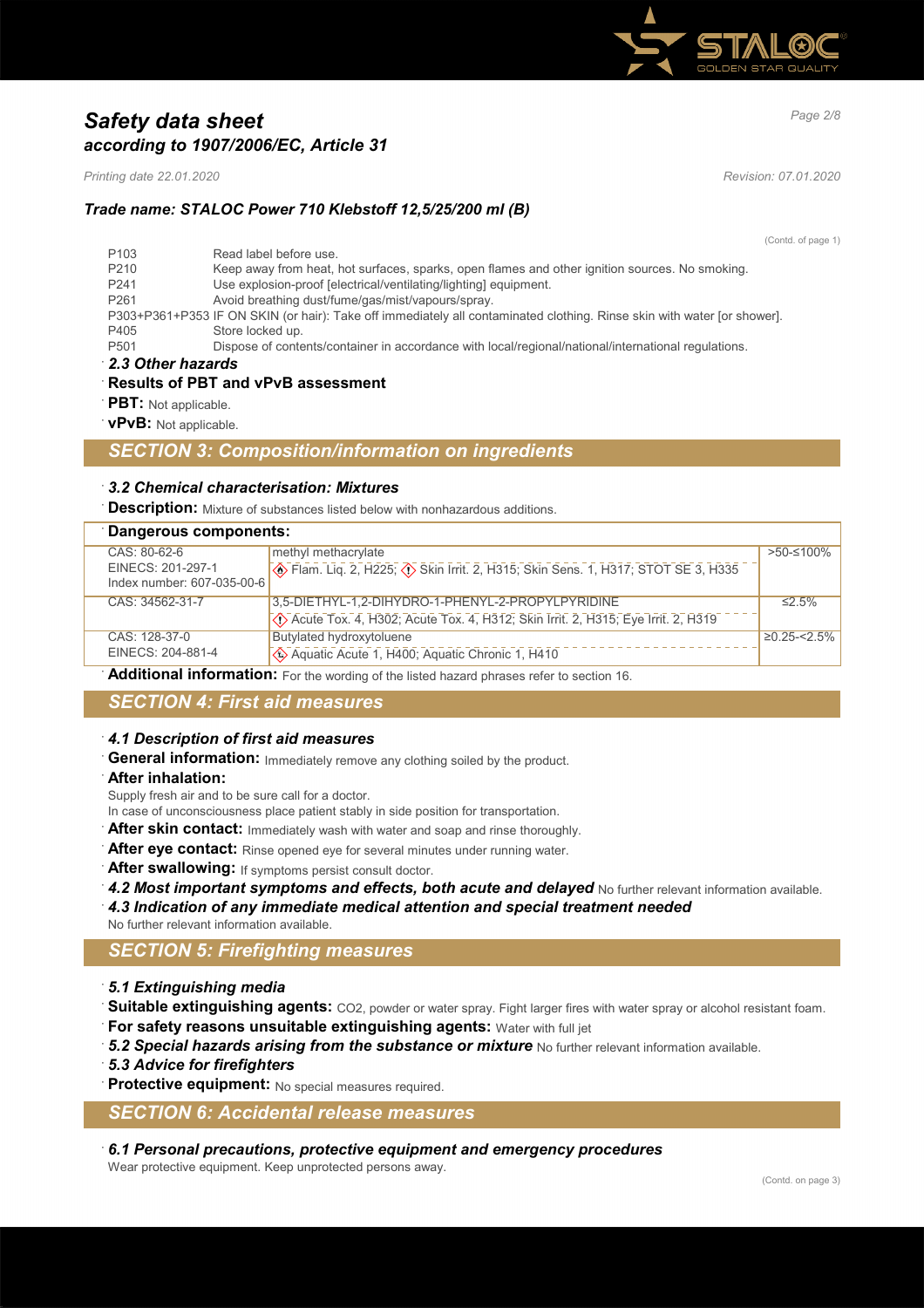

# *Page 3/8 Safety data sheet according to 1907/2006/EC, Article 31*

*Printing date 22.01.2020 Revision: 07.01.2020*

### *Trade name: STALOC Power 710 Klebstoff 12,5/25/200 ml (B)*

#### · *6.2 Environmental precautions:*

Do not allow product to reach sewage system or any water course. Inform respective authorities in case of seepage into water course or sewage system. Do not allow to enter sewers/ surface or ground water.

## · *6.3 Methods and material for containment and cleaning up:*

Absorb with liquid-binding material (sand, diatomite, acid binders, universal binders, sawdust). Dispose contaminated material as waste according to item 13. Ensure adequate ventilation.

#### · *6.4 Reference to other sections* See Section 7 for information on safe handling.

See Section 8 for information on personal protection equipment. See Section 13 for disposal information.

## *SECTION 7: Handling and storage*

#### · *7.1 Precautions for safe handling*

Ensure good ventilation/exhaustion at the workplace. Prevent formation of aerosols.

#### · **Information about fire - and explosion protection:** Keep ignition sources away - Do not smoke. Protect against electrostatic charges.

- · *7.2 Conditions for safe storage, including any incompatibilities* · **Storage:**
- · **Requirements to be met by storerooms and receptacles:** Store in a cool location.
- **Information about storage in one common storage facility: Not required.**

# **Further information about storage conditions:**

Keep container tightly sealed. Store in cool, dry conditions in well sealed receptacles.

· *7.3 Specific end use(s)* No further relevant information available.

## *SECTION 8: Exposure controls/personal protection*

### · **Additional information about design of technical facilities:** No further data; see item 7.

### · *8.1 Control parameters*

## · **Ingredients with limit values that require monitoring at the workplace:**

**80-62-6 methyl methacrylate**

IOELV Short-term value: 100 ppm Long-term value: 50 ppm

Additional information: The lists valid during the making were used as basis.

#### · *8.2 Exposure controls*

· **Personal protective equipment:**

#### · **General protective and hygienic measures:**

Keep away from foodstuffs, beverages and feed. Immediately remove all soiled and contaminated clothing Wash hands before breaks and at the end of work. Avoid contact with the skin.

Avoid contact with the eyes and skin.

## · **Respiratory protection:**

In case of brief exposure or low pollution use respiratory filter device. In case of intensive or longer exposure use self-contained respiratory protective device.

(Contd. of page 2)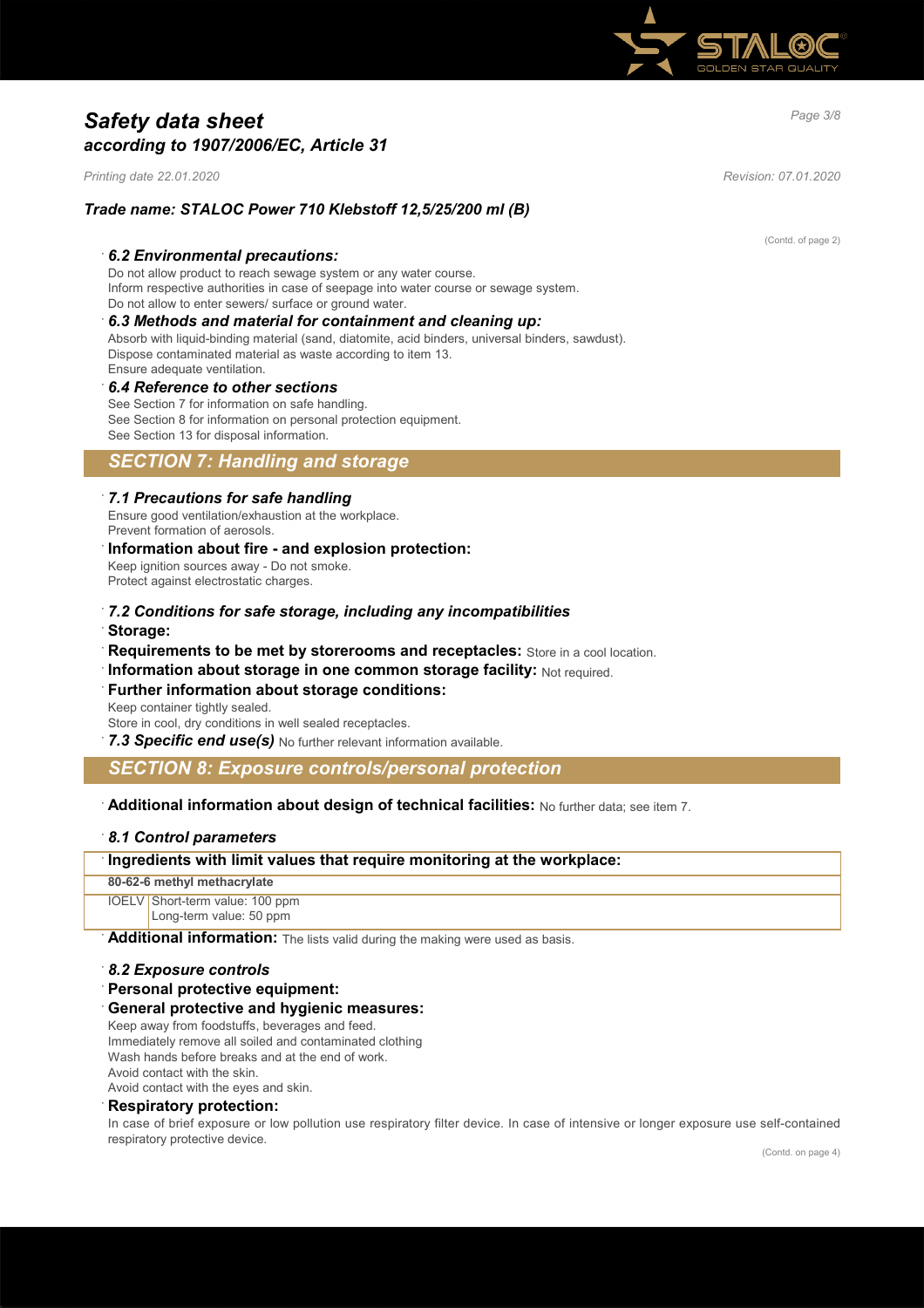

# *Page 4/8 Safety data sheet according to 1907/2006/EC, Article 31*

*Printing date 22.01.2020 Revision: 07.01.2020*

(Contd. of page 3)

## *Trade name: STALOC Power 710 Klebstoff 12,5/25/200 ml (B)*

### · **Protection of hands:**



Protective gloves

The glove material has to be impermeable and resistant to the product/ the substance/ the preparation. Due to missing tests no recommendation to the glove material can be given for the product/ the preparation/ the chemical mixture. Selection of the glove material on consideration of the penetration times, rates of diffusion and the degradation

### · **Material of gloves**

The selection of the suitable gloves does not only depend on the material, but also on further marks of quality and varies from manufacturer to manufacturer. As the product is a preparation of several substances, the resistance of the glove material can not be calculated in advance and has therefore to be checked prior to the application.

#### · **Penetration time of glove material**

The exact break through time has to be found out by the manufacturer of the protective gloves and has to be observed.

### · **Eye protection:**



Tightly sealed goggles

## *SECTION 9: Physical and chemical properties*

| 9.1 Information on basic physical and chemical properties<br><b>General Information</b> |                                                                                                |
|-----------------------------------------------------------------------------------------|------------------------------------------------------------------------------------------------|
| Appearance:                                                                             |                                                                                                |
| Form:                                                                                   | <b>Viscous</b>                                                                                 |
| Colour:                                                                                 | Opaque                                                                                         |
| Odour:                                                                                  | Characteristic                                                                                 |
| <b>Odour threshold:</b>                                                                 | Not determined.                                                                                |
| pH-value:                                                                               | Not determined.                                                                                |
| <b>Change in condition</b>                                                              |                                                                                                |
| <b>Melting point/freezing point:</b>                                                    | Undetermined.                                                                                  |
| Initial boiling point and boiling range: Undetermined.                                  |                                                                                                |
| Flash point:                                                                            | $11^{\circ}$ C                                                                                 |
| Flammability (solid, gas):                                                              | Not applicable.                                                                                |
| Ignition temperature:                                                                   | 430 °C                                                                                         |
| <b>Decomposition temperature:</b>                                                       | Not determined.                                                                                |
| Auto-ignition temperature:                                                              | Product is not selfigniting.                                                                   |
| <b>Explosive properties:</b>                                                            | Product is not explosive. However, formation of explosive air/vapour mixtures<br>are possible. |
| <b>Explosion limits:</b>                                                                |                                                                                                |
| Lower:                                                                                  | 2.1 Vol %                                                                                      |
| Upper:                                                                                  | 12.5 Vol %                                                                                     |
| Vapour pressure at 20 °C:                                                               | 47 hPa                                                                                         |
| Density at 20 °C:                                                                       | $0.95$ g/cm <sup>3</sup>                                                                       |
| <b>Relative density</b>                                                                 | Not determined.                                                                                |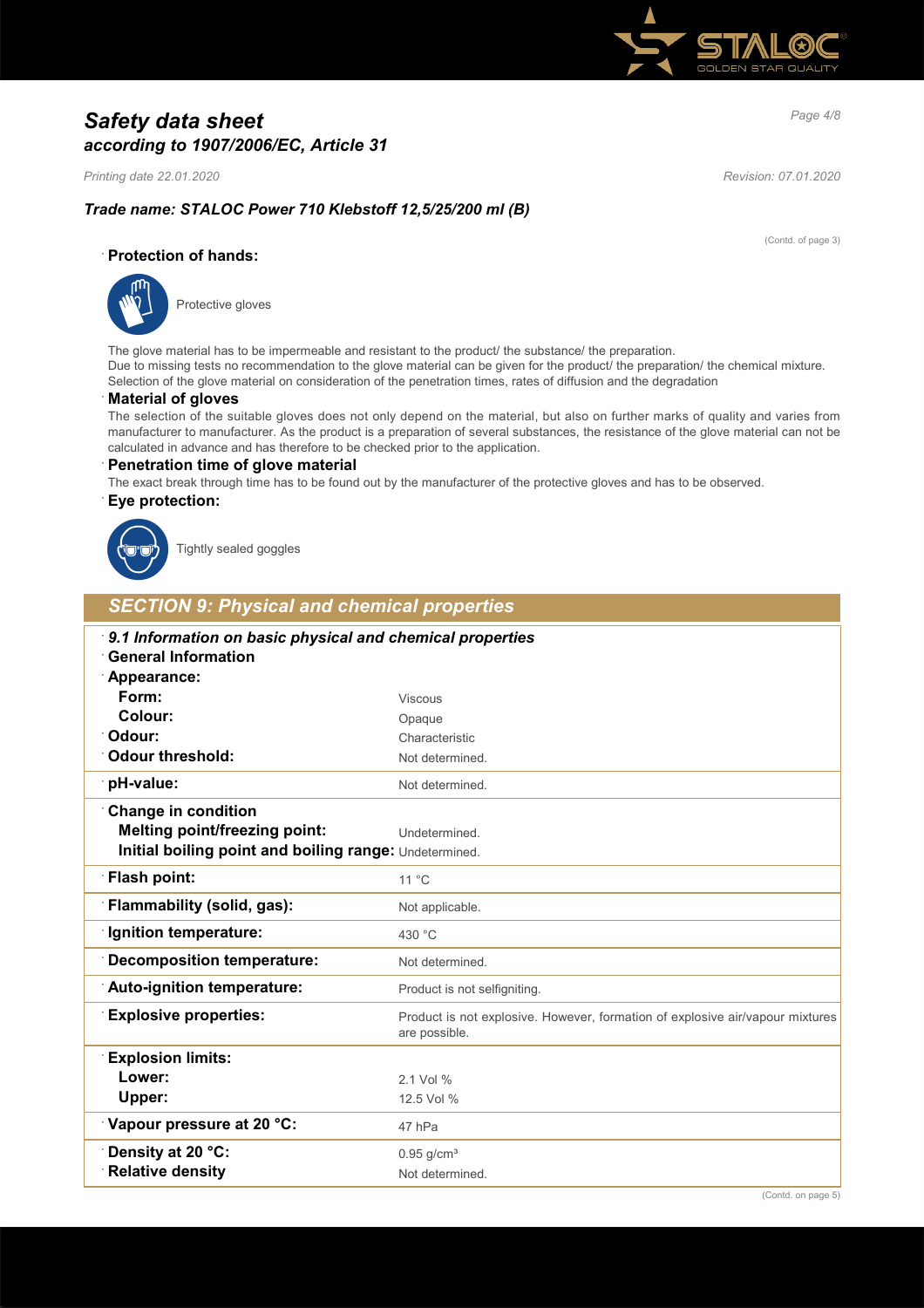

# *Page 5/8 Safety data sheet according to 1907/2006/EC, Article 31*

*Printing date 22.01.2020 Revision: 07.01.2020*

## *Trade name: STALOC Power 710 Klebstoff 12,5/25/200 ml (B)*

(Contd. of page 4)

| <b>Vapour density</b>                   | Not determined                             |
|-----------------------------------------|--------------------------------------------|
| <b>Evaporation rate</b>                 | Not determined.                            |
| <b>Solubility in / Miscibility with</b> |                                            |
| water:                                  | Not miscible or difficult to mix.          |
| Partition coefficient: n-octanol/water: | Not determined                             |
| <b>Viscosity:</b>                       |                                            |
| Dynamic:                                | Not determined                             |
| Kinematic:                              | Not determined                             |
| <b>Solvent content:</b>                 |                                            |
| Solids content:                         | 30.0%                                      |
| 9.2 Other information                   | No further relevant information available. |

# *SECTION 10: Stability and reactivity*

· *10.1 Reactivity* No further relevant information available.

- · *10.2 Chemical stability*
- · **Thermal decomposition / conditions to be avoided:** No decomposition if used according to specifications.
- · *10.3 Possibility of hazardous reactions* No dangerous reactions known.
- · *10.4 Conditions to avoid* No further relevant information available.
- · *10.5 Incompatible materials:* No further relevant information available.
- · *10.6 Hazardous decomposition products:* No dangerous decomposition products known.

## *SECTION 11: Toxicological information*

### · *11.1 Information on toxicological effects*

· **Acute toxicity** Based on available data, the classification criteria are not met.

## · **LD/LC50 values relevant for classification: 80-62-6 methyl methacrylate** Oral LD50 7,872 mg/kg (rat) **128-37-0 Butylated hydroxytoluene** Oral LD50 890 mg/kg (rat)

· **Primary irritant effect:**

### **Skin corrosion/irritation**

- Causes skin irritation.
- **Serious eye damage/irritation** Based on available data, the classification criteria are not met.
- · **Respiratory or skin sensitisation**
- May cause an allergic skin reaction.
- · **CMR effects (carcinogenity, mutagenicity and toxicity for reproduction)**
- Germ cell mutagenicity Based on available data, the classification criteria are not met.
- **Carcinogenicity** Based on available data, the classification criteria are not met.
- **Reproductive toxicity** Based on available data, the classification criteria are not met.
- · **STOT-single exposure**
- May cause respiratory irritation.
- **STOT-repeated exposure** Based on available data, the classification criteria are not met.
- · **Aspiration hazard** Based on available data, the classification criteria are not met.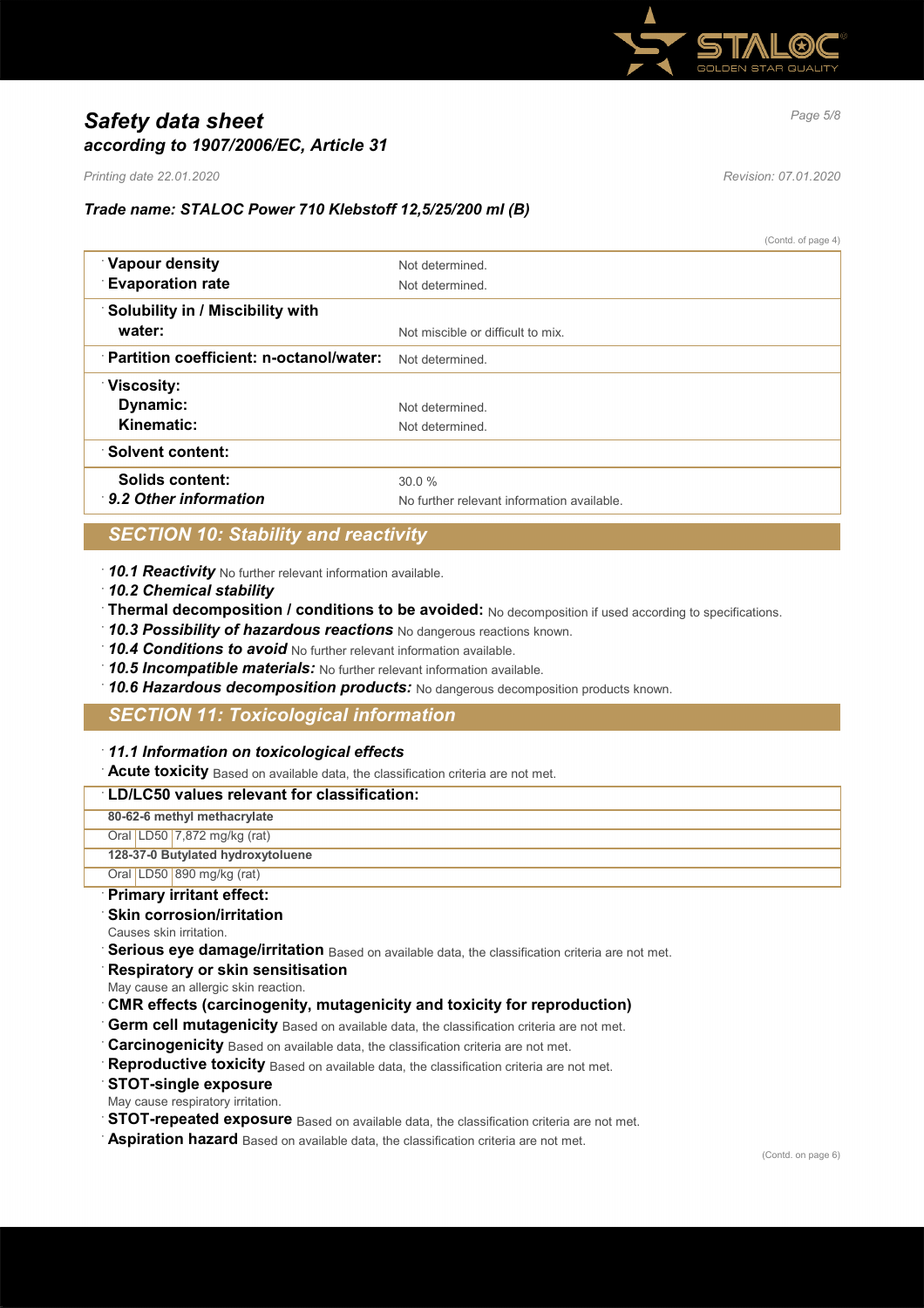

# *Page 6/8 Safety data sheet according to 1907/2006/EC, Article 31*

*Printing date 22.01.2020 Revision: 07.01.2020*

## *Trade name: STALOC Power 710 Klebstoff 12,5/25/200 ml (B)*

(Contd. of page 5)

# *SECTION 12: Ecological information*

### · *12.1 Toxicity*

- · **Aquatic toxicity:** No further relevant information available.
- · *12.2 Persistence and degradability* No further relevant information available.
- · *12.3 Bioaccumulative potential* No further relevant information available.
- · *12.4 Mobility in soil* No further relevant information available.
- · **Ecotoxical effects:**
- · **Remark:** Harmful to fish
- · **Additional ecological information:**
- · **General notes:**

Water hazard class 1 (German Regulation) (Self-assessment): slightly hazardous for water Do not allow undiluted product or large quantities of it to reach ground water, water course or sewage system. Harmful to aquatic organisms

- · *12.5 Results of PBT and vPvB assessment*
- · **PBT:** Not applicable.
- · **vPvB:** Not applicable.
- · *12.6 Other adverse effects* No further relevant information available.

## *SECTION 13: Disposal considerations*

· *13.1 Waste treatment methods*

· **Recommendation** Must not be disposed together with household garbage. Do not allow product to reach sewage system.

### · **Uncleaned packaging:**

· **Recommendation:** Disposal must be made according to official regulations.

| <b>SECTION 14: Transport information</b>                  |                                    |
|-----------------------------------------------------------|------------------------------------|
| $\cdot$ 14.1 UN-Number<br>ADR, IMDG, IATA                 | <b>UN1133</b>                      |
| 14.2 UN proper shipping name<br>∴ADR<br><b>IMDG, IATA</b> | 1133 ADHESIVES<br><b>ADHESIVES</b> |
| 14.3 Transport hazard class(es)                           |                                    |
| ADR, IMDG, IATA                                           |                                    |
|                                                           |                                    |
| <b>∴Class</b>                                             | 3 Flammable liquids.               |
| ∴Label                                                    | 3                                  |
| 14.4 Packing group                                        |                                    |
| ADR, IMDG, IATA                                           | $\mathbf{  }$                      |
| 14.5 Environmental hazards:                               | Not applicable.                    |
| 14.6 Special precautions for user                         | Warning: Flammable liquids.        |
| Danger code (Kemler):                                     | 33                                 |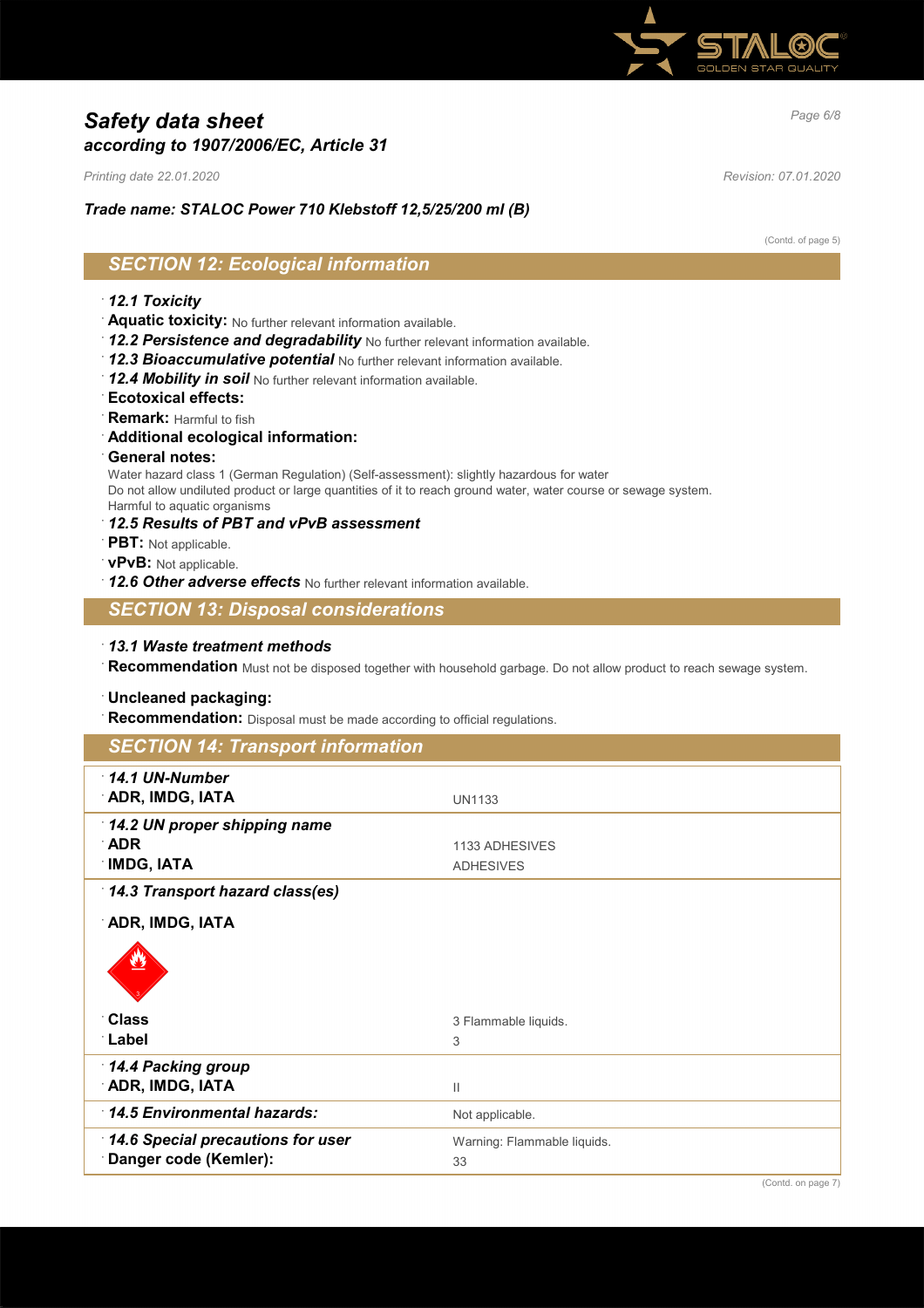

# *Page 7/8 Safety data sheet according to 1907/2006/EC, Article 31*

*Printing date 22.01.2020 Revision: 07.01.2020*

 $(0, \ldots)$  of page  $(0, \ldots)$ 

## *Trade name: STALOC Power 710 Klebstoff 12,5/25/200 ml (B)*

|                                                 | (Comus or page o)                                                  |  |
|-------------------------------------------------|--------------------------------------------------------------------|--|
| <b>EMS Number:</b>                              | $F-E$ , $S-D$                                                      |  |
| <b>Stowage Category</b>                         | B                                                                  |  |
| 14.7 Transport in bulk according to Annex II of |                                                                    |  |
| <b>Marpol and the IBC Code</b>                  | Not applicable.                                                    |  |
| Transport/Additional information:               |                                                                    |  |
| <b>ADR</b>                                      |                                                                    |  |
| <b>Limited quantities (LQ)</b>                  | 51                                                                 |  |
| <b>Excepted quantities (EQ)</b>                 | Code F2                                                            |  |
|                                                 | Maximum net quantity per inner packaging: 30 ml                    |  |
| $\lceil$ Transport category                     | Maximum net quantity per outer packaging: 500 ml<br>$\overline{2}$ |  |
|                                                 |                                                                    |  |
| <b>Tunnel restriction code</b>                  | D/E                                                                |  |
| ∶IMDG                                           |                                                                    |  |
| Limited quantities (LQ)                         | 1L                                                                 |  |
| <b>Excepted quantities (EQ)</b>                 | Code: E2                                                           |  |
|                                                 | Maximum net quantity per inner packaging: 30 ml                    |  |
|                                                 | Maximum net quantity per outer packaging: 500 ml                   |  |
| <b>UN "Model Regulation":</b>                   | UN 1133 ADHESIVES, 3, II                                           |  |
|                                                 |                                                                    |  |

## *SECTION 15: Regulatory information*

### · *15.1 Safety, health and environmental regulations/legislation specific for the substance or mixture*

- · **Directive 2012/18/EU**
- **Named dangerous substances ANNEX I** None of the ingredients is listed.
- **Seveso category** P5c FLAMMABLE LIQUIDS
- · **Qualifying quantity (tonnes) for the application of lower-tier requirements** 5,000 t
- · **Qualifying quantity (tonnes) for the application of upper-tier requirements** 50,000 t
- **REGULATION (EC) No 1907/2006 ANNEX XVII** Conditions of restriction: 3
- 15.2 Chemical safety assessment: A Chemical Safety Assessment has not been carried out.

## *SECTION 16: Other information*

This information is based on our present knowledge. However, this shall not constitute a guarantee for any specific product features and shall not establish a legally valid contractual relationship.

### · **Relevant phrases**

- H225 Highly flammable liquid and vapour.
- H302 Harmful if swallowed.
- H312 Harmful in contact with skin.
- H315 Causes skin irritation.
- H317 May cause an allergic skin reaction.
- H319 Causes serious eye irritation.
- H335 May cause respiratory irritation.
- H400 Very toxic to aquatic life.
- H410 Very toxic to aquatic life with long lasting effects.

#### **Department issuing SDS: Product safety department**

**Contact:** Hr Stankovsky

#### · **Abbreviations and acronyms:**

ADR: Accord européen sur le transport des marchandises dangereuses par Route (European Agreement concerning the International Carriage of Dangerous Goods by Road) IMDG: International Maritime Code for Dangerous Goods IATA: International Air Transport Association